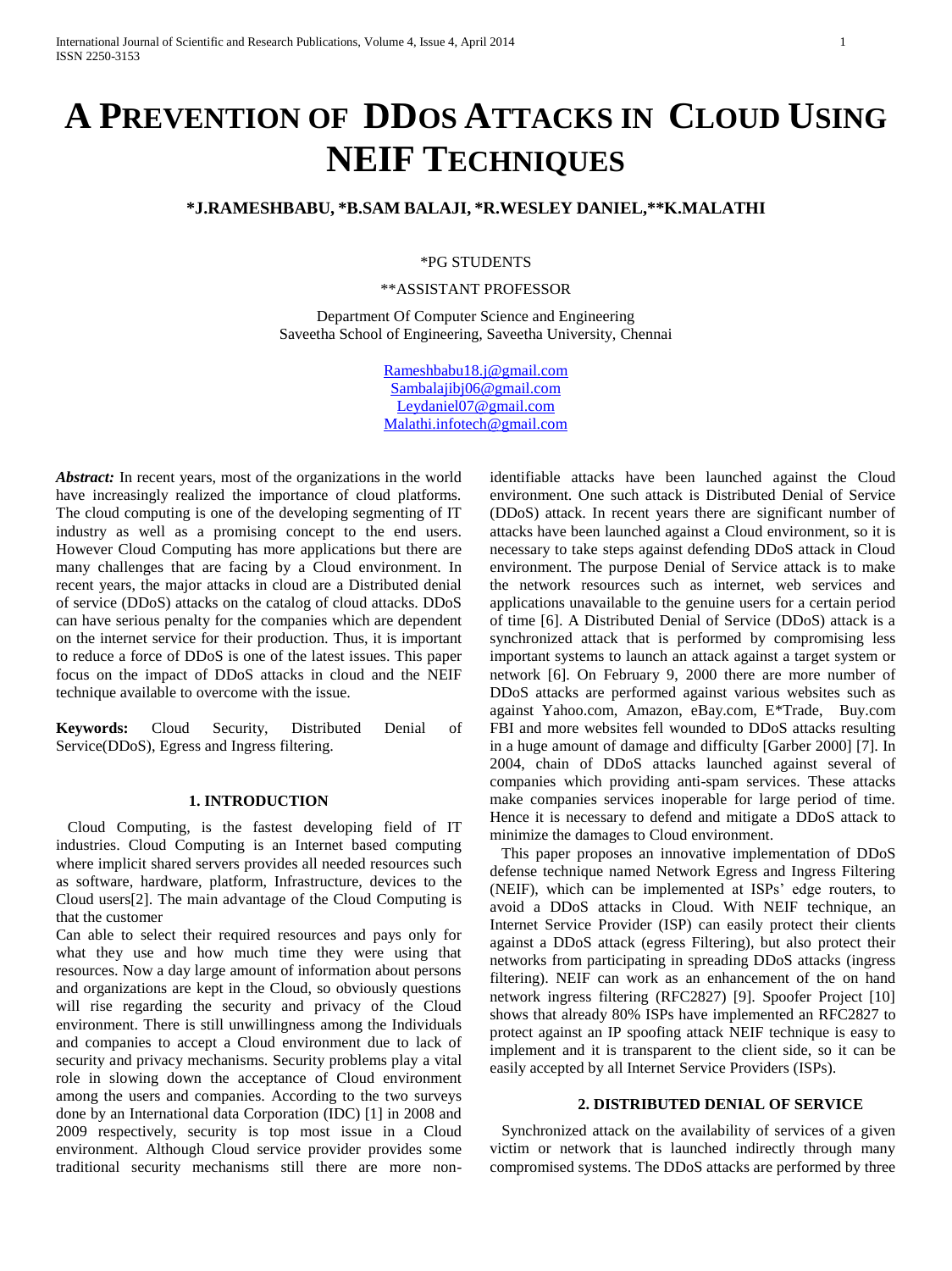International Journal of Scientific and Research Publications, Volume 4, Issue 4, April 2014 2 ISSN 2250-3153

main units: (1) Master: Master is the attacker who launches the attack indirectly through a series of compromised systems. (2) Slave: The compromised system which is used to launch an attack is known as Slave. (3)Victims: The system which undergoes an attack launched by an attacker is known as Victim. There are two types of victims. Systems which are under attack are referred to as "primary victim", and the systems which are compromised to launch an attack are referred to as "secondary victims." DDoS attack normally occurs in two phases. First phase is an interruption Phase. During this stage the Master tries to compromise less important system to perform a DDoS attack by flooding a large number of requests to a target system. The second stage involves installing a DDoS tools to attack a target system.

## **3. CLOUD COMPUTING**

 Cloud Computing is getting widespread in the business and IT industry. Clouds Computing can be defined as an Internet based computing where Virtual shared servers provide all the required resources to the Cloud customer [2]. The main advantage of Cloud Computing is that the customers can able to select what they want and at any location. It also aims to reduce the maintenance cost and operational cost. The third party provider commonly known as Cloud provider provides all physical infrastructure for rent so Cloud customer need not to own the physical infrastructure, thus reduces the cost of physical infrastructure.

There are three layers in the Cloud computing these three layers are discussed below:

#### **A. Cloud Application**

 This is the first layer of the Cloud. The remote client will access all applications and data provided by a web browser. So there is no need for installing the application on customer's computer and there by it reduces the maintenances cost and operational cost of a Companies.

## **B. Cloud Platform**

 This is the second layer in the Cloud. The computational service is provided by this layer to the customer. This Computational service enables customers to make changes in the server's configuration and settings according to the demand of a customer.

## **C. Cloud Infrastructure**

 The third and last most layer of the Cloud provides a Cloud Infrastructure. The concept of Virtualization is provided by this Cloud layer. Virtualization enables customers to share various software and hardware components and provide platform by means of splitting a single piece of hardware and independent components. Virtualization is the creation of a near version of software and hardware components. These are then interconnected with others for flexibility and additional storage [3].

 The cloud computing layers are described in architecture diagram as following:



Figure 1: Cloud Architecture

 The main benefits for all the small scale and large scale organizations using Cloud Computing is mentioned below,

## **A. Reduction of Cost**

 By shifting to Cloud environment Customers can avoid heavy expenditure of spending large amount of cost for establishing set-up. This also reduces the operational cost. The customer pays for only what they use.

#### **B. Scalable and Flexible**

 Companies can able to start business from simpler model and can then go for the complex model and if required can again come back to the simpler model. Flexibility enables Customers to use more resources at peak time in order to satisfy the requirements of client.

## **C. Quick and Easy Implementation**

 A Company can get the Cloud service in short period of time and easy to implement without any software licenses or implementation services.

#### **D***.* **Reduced Maintenance Cost**

 The Cloud service provider provides all maintenances to the customer and maintenance of application is done by APIs, thus reducing maintenance cost.

#### **E***.* **Quality of Service**

 Cloud service provider provides 24\*7 support and immediate service in case of faults.

## **F. Mobility**

 Cloud customer can able to access the data and application from any location at any time by just having an internet connection. So it is idle for increasing productivity by a mobile user.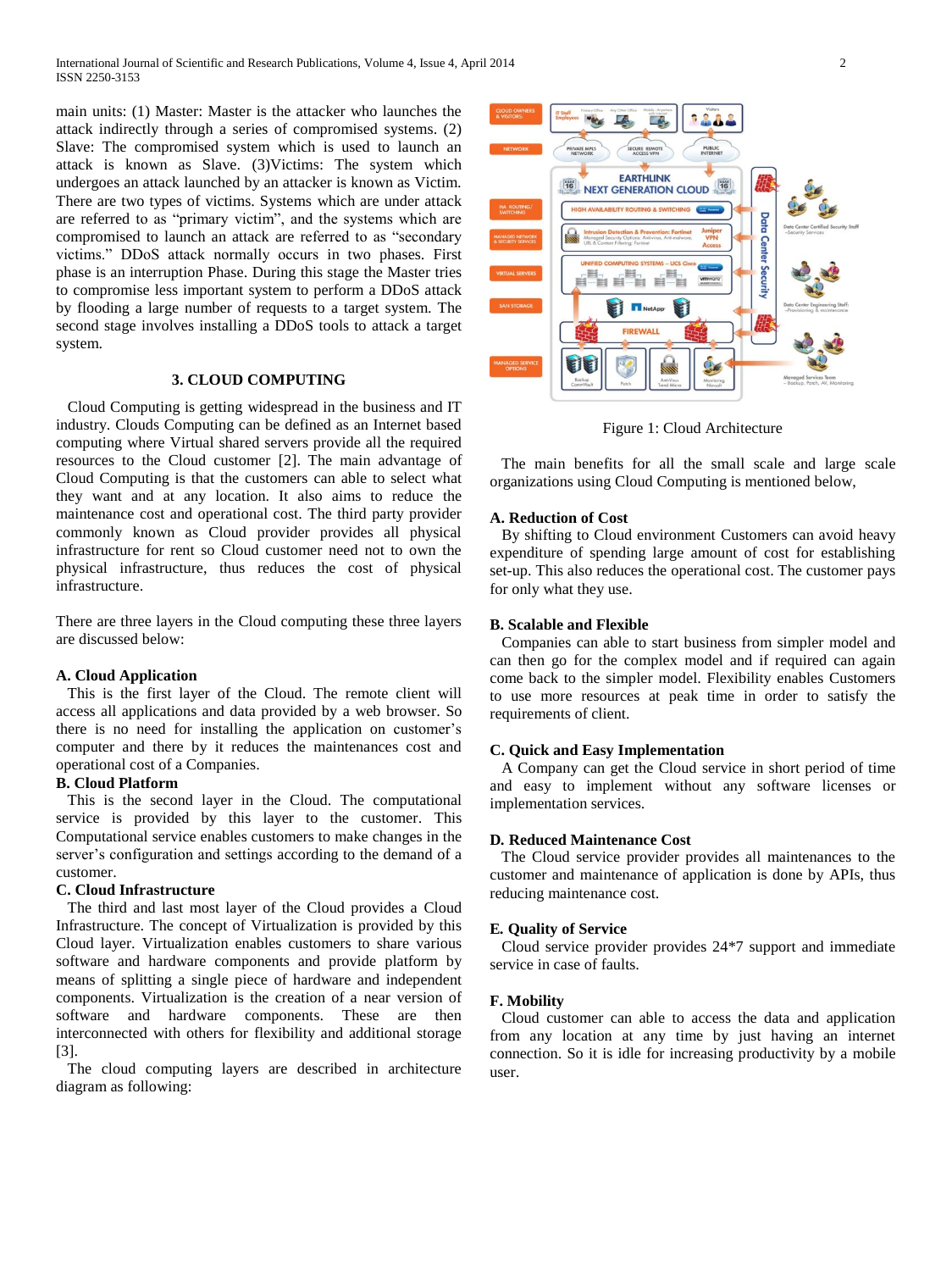## **4. CHALLENGES OF CLOUD COMPUTING**

 Cloud Computing have lots of challenges. These challenges are discussed as follows:

## **A***.* **Security and Privacy**

 The security is a main concern for a cloud computing. Customers are still not comfortable in keeping all data about companies in a cloud because of vulnerability from various places. Since Cloud is accessed by various persons the next challenge of cloud is Privacy. So it is important to ensure costumer that the confidential information are not accessed by any other users by a Cloud service provider.

#### *B.* **Lack of Standards**

 There are no proper standards have been followed in a cloud environment, so it is necessary to provide a proper standard.

#### *C.* **Loss of Control**

 The important issue in cloud environment is that the data may be lost when the person is not using it for a period of time. So providing a control of data to the user is a important work by an Cloud service provider.

## **5. DDOS ATTACKS IN CLOUD**

 In early 2000, a series of DDoS attacks were launched against a more critical websites such as Yahoo.com, Amazon and E Trade. On May 2001 a huge amount of attacks were performed on grc.com. During that time the internet is helpless against a destructive DDoS attacks. The successful DDoS attack makes a huge impact on the organization which depends on the internet for their production. Based on the survey between 1989 and 1995, 51% of attacks filled a disk, 33% of attacks degraded the network performance and 26% of attacks destroy files which containing the Real DoS incidents in the Internet between the years 1989 and 1995 were investigated. The three most typical effects were the following: 51% of these incidents filled a disk, 33% of the incidents degraded network service, and 26% of the incidents deleted some file containing important data.. On august 1999, a vigorous DDoS attacks has been launched against a university. This incident makes university network to shut down for two days. 1 Gbit/s of traffic can be produced by a DDoS attacks against a target system or network. The impact of DDoS attack on internet can be measured by a backscatter analysis. On May 2001, The Coordination Center of the Computer Emergency Response Team (CERT) has been attacked by a DDoS attack. The main target for DDoS attack is a Domain Name System (DNS). The DDos attack causes a huge amount of traffic so that DNS requests cannot be able to reach a root name server. On June 15, 2004 against name servers on Akamai's Content Distribution Network (CDN), has been attacked by a DDoS attack. On January, 2005 DDoS attack make to shut down the Internet-based business service of Al Jazeera. According to backscatter analysis nearly 2000-3000 active have been launched per week. In a period of three years, nearly 68,700 attacks have been launched against various internet sources. The Table 1 lists some of the recent DDoS attacks incidents.

## **6. NEIF TECHNIQUES**

 NEIF installed at the ISPs' edge routers and plays as a dual role in shielding DDoS attacks. As a first role, the goal of ingress filtering is to discover and prevent the DDoS attacks launched from its customers. Actually, the ingress filtering has already been extensively deploying to avoid source IP spoofing by discarding packets which have a source address which is not allocated to that customer. Our proposed ingress filtering can be a supplement of the existing one. Ingress filtering can ensure an ISP's network do not participate in flooding DDoS attacks. Ingress filtering requires the understanding between Internet Service Providers (ISP's) so it takes more amount of time to implement at all ISP's. Egress filtering is used to protect ISP's customers from being attacked. Note that single egress filtering cannot avoid major flooding attack that may damage the Internet infrastructure directly. However, if most ISPs have already deployed ingress filtering, egress filtering can work well. Network filtering can operate either on traffic aggregates (ACC-Pushback [13] and MULTOPS [11]) or on individual flows (D-WARD [12] and RED-PD [14]). According to [15], due to lack of infrastructure capabilities for enabling large numbers of packet filters for all flows, many ISPs still implement aggregatebased filtering that discards all packets to a victim at ingress to minimize guarantee damage to the infrastructure. Since flowlevel filtering can directly tell how a flow should be coordinated. However, a main obstacle to execute flow-level filtering is that it is infeasible to exactly compute all flows. Additionally keeping a counter costs more for each flow, since it grows linearly with the number of flows even with state-of-the-art sampling technique such as Cisco Net Flow [16].

 Egress filtering is used to filter the networks outbound traffic. Why is this significant? Either through malicious intent or simple misconfiguration of a network, sites can flood the Internet with bogus packets. On February, 2000 the sites are hacked exclusively to send bogus packets to other servers on the network. Traditionally, the traffic can be filtered by routers and firewalls but these strategies will leave the Distributed Denial of Service (DDOS). Egress filtering can be able to detect and prevent the Distributed Denial of Service (DDOS) attacks. DDOS attacks can be controlled by implementing egress filtering at the networks.

 This paper briefly converse the benefits of egress filtering, gives examples for what common DDOS tools it can block, and directs the reader to sites with specific details on how to execute this filtering at the site. The egress filtering is used to prevent packets with invalid or incorrect address leaving form the system. These invalid packets may be originate from a misconfigured router in network or, more dangerously, from a compromised system hosting one of the many DDOS tools available. Egress filtering usually occurs at the edge of a network, at the firewalls and border routers. At no time should the network send out any packets with addresses not legally assigned to you – to do so means either firewall may be misconfigured to show the world how internal address space, or worse, that you are the home of one or more DDOS attack agents. There should be very little effect or loss of functionality to the network when implementing egress filtering – all justifiable traffic requires is in legal addresses, so blocking anything else will only break things that should not be sent in the first place! The firewalls and routers struggle to prevent the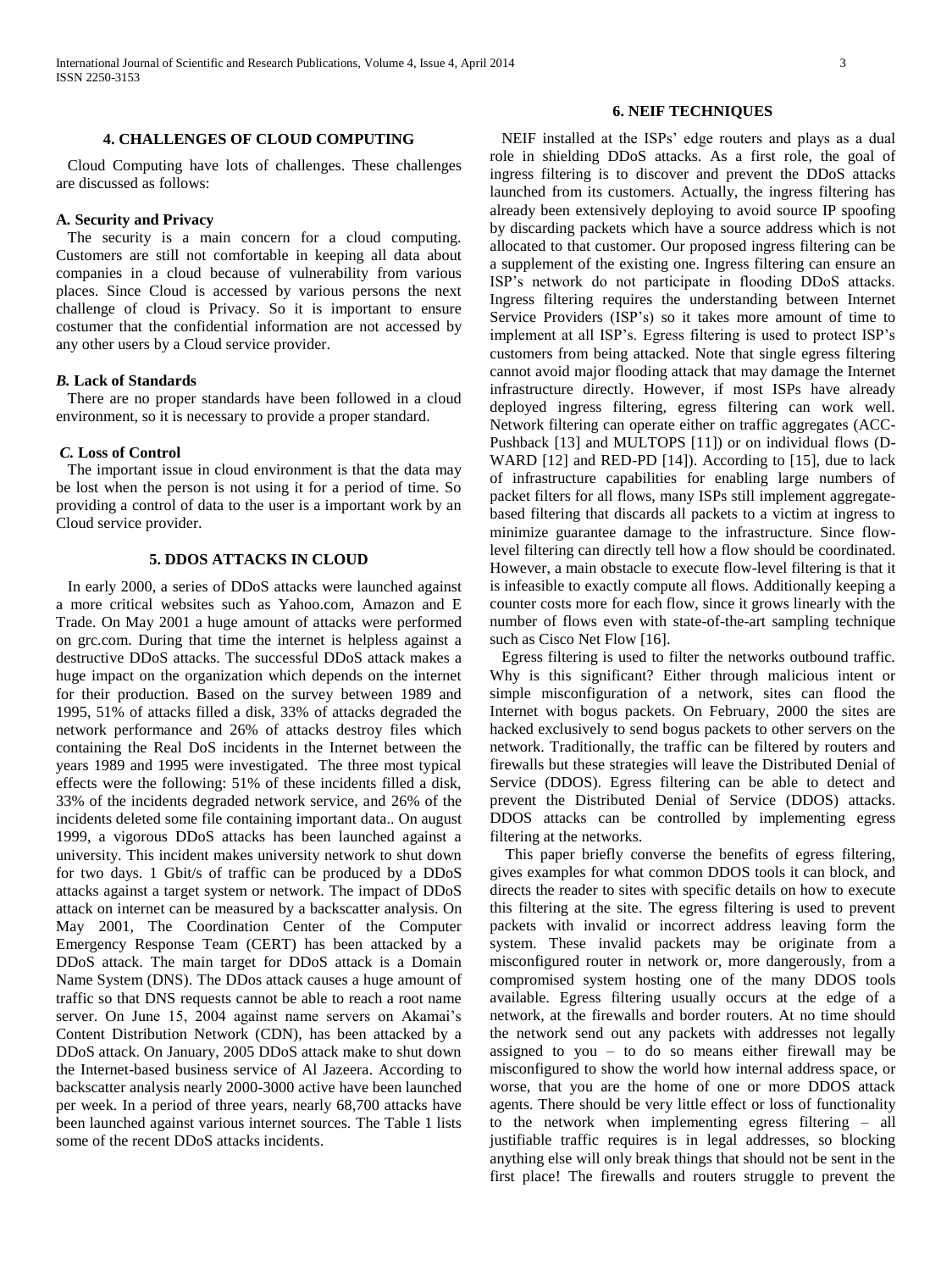traffic, when the site has been already compromised.. Similar to egress filtering, Ingress filtering is the filtering of "any IP packets with untrusted source addresses before they enters and affect the system" This can be implemented at ISP level where it can be cleanly hold the packets coming through their many networks. Unfortunately, for some of the larger ISP's like AT&T and sprintlink.net, they connect such a huge quantity of networks that filtering for legal addresses is tremendously complicated. Ingress filtering has its limitations – for large ISP's, other companies with different addresses may be using their backbone. To prevent those addresses from going through the network would be its own form of denial of service attack. Keeping track of the many genuine addresses that can go through a large ISP is next to impossible – it is better to have security as close to the source as possible, encouraging each site to perform their own egress filtering.

 The architecture of the NIEF and Edge routers at ISP's are shown in figure below,



Figure 2: NEIF Architecture

 By implementing NEIF Technique at ISP's edge routers we can improve the throughput. The graph in figure 3 shows the throughput of the victim under various deployment models.



Figure 3: THROUGHT OF VICITM

As well as the connection delay has been reduced by deploying NEIF Technique at ISP's edge routers. The graph in figure 4 shows the average connection delay under different deployment models.



Figure 4: REDUCITON OF CONNECTION DELAY

#### **7. CONCLUSION AND FUTURE ENHANCEMENT**

 This paper summarizes a challenges of cloud computing and the impact of DDoS attack in Cloud environment. This paper proposes network egress and ingress filtering, called NEIF technique to defensive method against DDoS attack. Through NEIF technique it is easy to detect and mitigate DDoS attacks. NEIF technique can be implemented with less complexity and it is translucent to the client-side So that it can be easily accepted by Internet Service Providers (ISPs). In future the NEIF performance can be improved by implementing NetFPGA. Egress filtering, enables to works around the attacker so it is easy to trace back the compromising system and makes attacker difficult to launch an attack against a target system. If NEIF technique is implemented at all ISP's routers it is easy to defend and mitigate a DDoS attack in cloud platform

#### **REFERENCE**

[1] http://www.in.idc.asia/ (accessed in Feb, 2013)

[2] "Luit Infotech: What is Cloud Computing", Download,pp1http://www.luitinfotech.com/kc/what-is-cloud-computing.pdf (accessed in Feb 2013)

[3]http://searchservervirtualization.techtarget.com/definition/virtualization (accessed in Feb 2013)

[4]http://searchcloudcomputing.techtarget.com/definition/cloud-computing (accessed in Feb 2013)

[5] Martin Roesch," SNORT — Lightweight Intrusion Detection for Networks", In *Proceedings of LISA '99: 13th Systems Administration Conference*, pp. 229- 238, November 7–12, 1999

[6] Stephen M. Specht, Ruby B. Lee," Distributed Denial of Service: Taxonomies of Attacks, Tools and Countermeasures". In Proceedings of the 17th International Conference on Parallel and Distributed Computing Systems,2004 International Workshop on Security in Parallel and Distributed Systems, pp. 543- 550, September 2004.

[7] Tao Peng , Christopher Leckie, Kotagiri Ramamohanarao, 'Survey of Network-based Defense Mechanisms Countering the DoS and DDoS Problems",